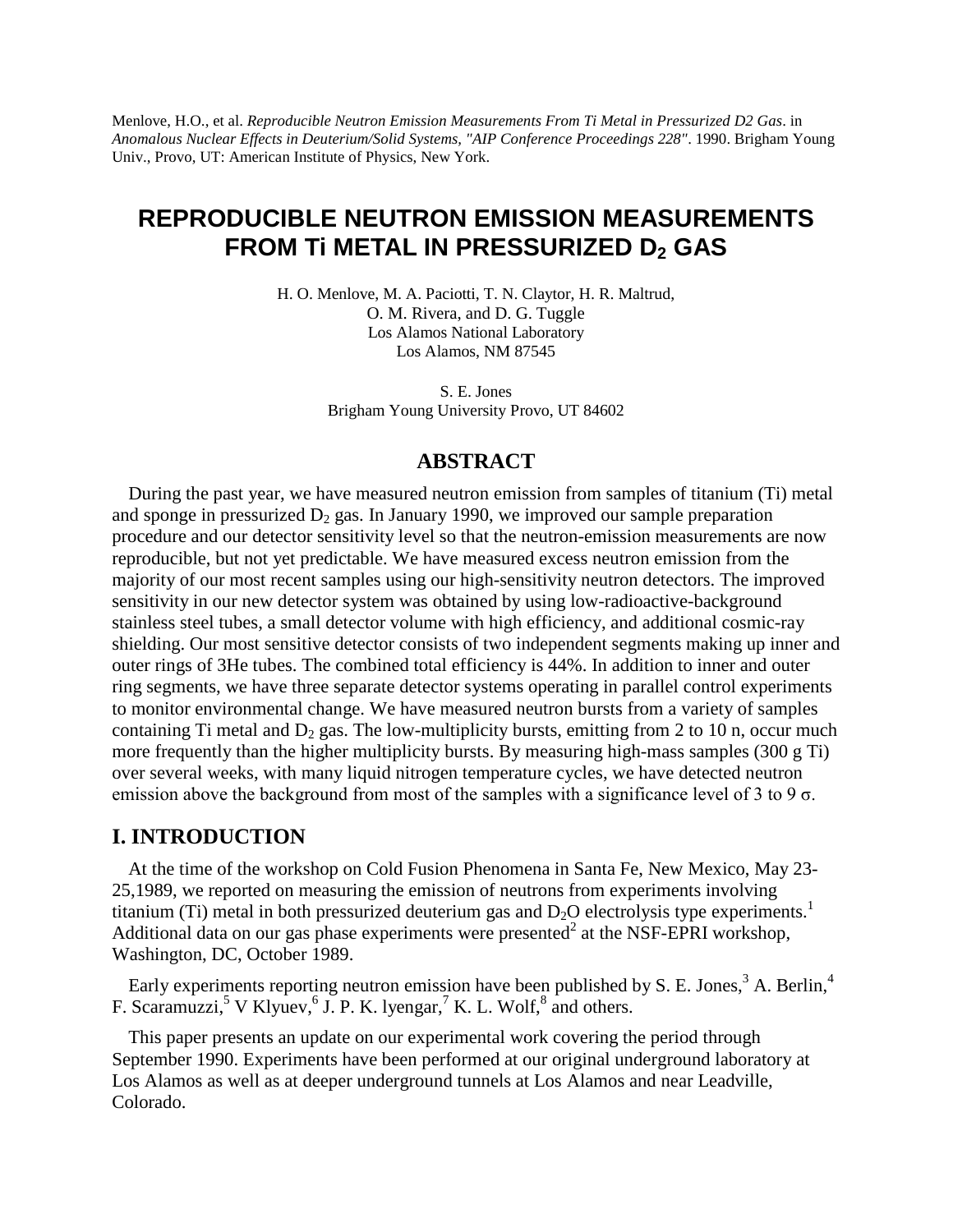The focus of our work for the past year has been to upgrade the sensitivity and surety of our neutron detectors and to develop sample-preparation procedures to give reproducibility in the neutron emissions.

# **II. EXPERIMENTAL UPGRADES**

## **A. Detectors**

We have designed several neutron detectors for measuring neutrons from cold fusion type experiments.<sup>9</sup> The high-efficiency detectors are based on <sup>3</sup>He gas tubes in a CH<sub>2</sub> moderator. The total efficiency of our most advanced detector for 2.3-MeV  $(^{252}Cf)$  neutrons is 44%. The detector shown in Fig. 1 consists of two independent segments making up inner and outer rings of  ${}^{3}$ He tubes. The inner detector has nine  ${}^{3}$ He tubes and the outer detector has forty-two  ${}^{3}$ He tubes. The low-background inner detector has a singles count background of 90 counts/h and a coincidencecount background of only 0.7 counts/h. The corresponding singles efficiency is 19%.

Our initial tubes had aluminium walls for high thermal-neutron counting efficiency; however, for low-background counting, we are now using stainless steel tubes to reduce the radioactive alpha-particle decay background. The background was reduced by about a factor of 5 by changing from aluminum to stainless steel tubes. However, the radioactive decay from the tube walls gives no time-correlated counts, so the aluminum tubes give better neutron-burst detection sensitivity than stainless steel because of their 5% higher efficiency.

The <sup>3</sup>He detector tubes are screwed directly into an aluminum-metal cavity that is sealed to prevent rf noise penetration. Desiccant is added to keep moisture out of the detector high-voltage area and to prevent any moisture from the test cells from affecting the counting system. Four to six AMPTEK A-III hybrid charge-sensitive preamplifier/discriminators<sup>10</sup> are inside this sealed cavity. They are placed at the base of the  ${}^{3}$ He counters to eliminate analog-signal transmission lines that are prone to pick up noise.

Time-correlated neutron counting<sup>10</sup> is ideal for the neutron-burst results that have been reported. Every neutron count that enters the circuitry triggers the time-correlation counters that check whether there are any other neutron counts within the selected time gate. We use a coincidence time gate of 128 μs*,* which corresponds to over three times the neutron die-away time of the detector. If two pulse events are less than 4.5 μs apart, they are eliminated from the coincidence gate by a predelay circuit that also eliminates fast coincidence events (<4 μs) from electrical noise.

The time-correlated (coincidence) count *R* is related to the number of neutrons (*N*) that are detected by the equation

$$
R=\frac{N(N-1)}{2}.
$$

This relationship assumes that all *Ν*neutron events are processed through the 128-μs coincidence gate in a time less than the gate length. If a burst event plus the thermalization time lasts more than 128 μs, the value of *Ν*will be underestimated. The accidental coincidence counts are measured by sampling the same shift registers after a delay of 1 ms following each signal pulse.

To process the high throughput of neutrons from a burst in a short time interval, we use up to six amplifier channels with clipping time constants of 180 ns. To reduce deadtime losses, the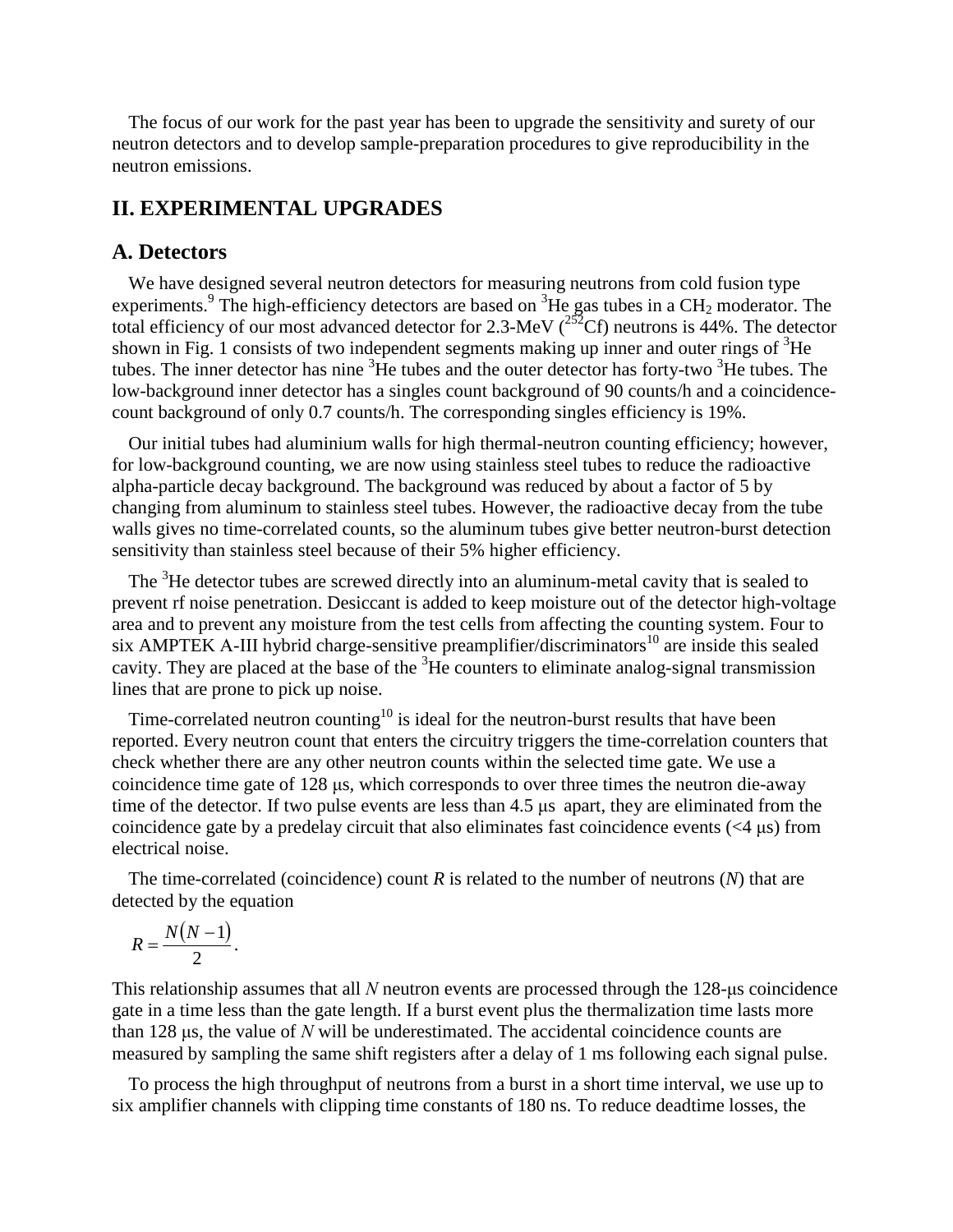neutron counts are stored in a derandomizing buffer before they enter the shift-register electronics.<sup>10</sup> Also, all neutron counts trigger the time-correlation circuit without waiting through the gate time.

For low-level neutron counting, it is necessary to distinguish true neutron counts from spurious background noise. Measures to accomplish this include:

- 1. splitting the 3He tubes into inside and outside rings and checking that the inside/outside ratio is consistent with neutrons originating from the sample position,
- 2. splitting the signal output to long (128 μs) and short (32 μs) gates and checking that the count ratio is consistent with the detector die-away time  $(\sim 50 \,\mu s)$ , and
- 3. adding an external bank of cadmium-covered  ${}^{3}$ He tubes with no CH<sub>2</sub> moderator to count only electrical noise and not neutrons. These external tubes run on the same high-voltage power supply as the primary detector and identify spurious electronic noise events. In practice, the veto events are less frequent than one per week.

The high efficiency of our detector systems results in very good sensitivity for low-level counting. In comparing the sensitivity of different detector designs, a figure of merit is the efficiency ε squared over the background ( $\varepsilon^2/B$ ). The inside ring in the detector system shown in Fig. 1 has an efficiency of 19% and a background of 90 counts/h resulting in

$$
\frac{\varepsilon^2}{B} = \frac{0.0361}{90} = 4.0 \times 10^{-4} \text{ h (singles mode)}.
$$

However, our primary results are for neutron coincidence counting where

$$
\frac{\varepsilon^2}{B} = \frac{13 \times 10^{-4}}{0.7} = 1.86 \times 10^{-3} \,\text{h} \text{ (coincidence mode)}.
$$

In the underground tunnel at Los Alamos, the coincidence background is 0.03 counts/h and this figure of merit improves to

$$
\frac{\varepsilon^2}{B} = \frac{13 \times 10^{-4}}{0.03} = 4.33 \times 10^{-2} \text{ h (coincidence mode)}.
$$

however, this figure of merit is valid only when the background rate dominates the signal.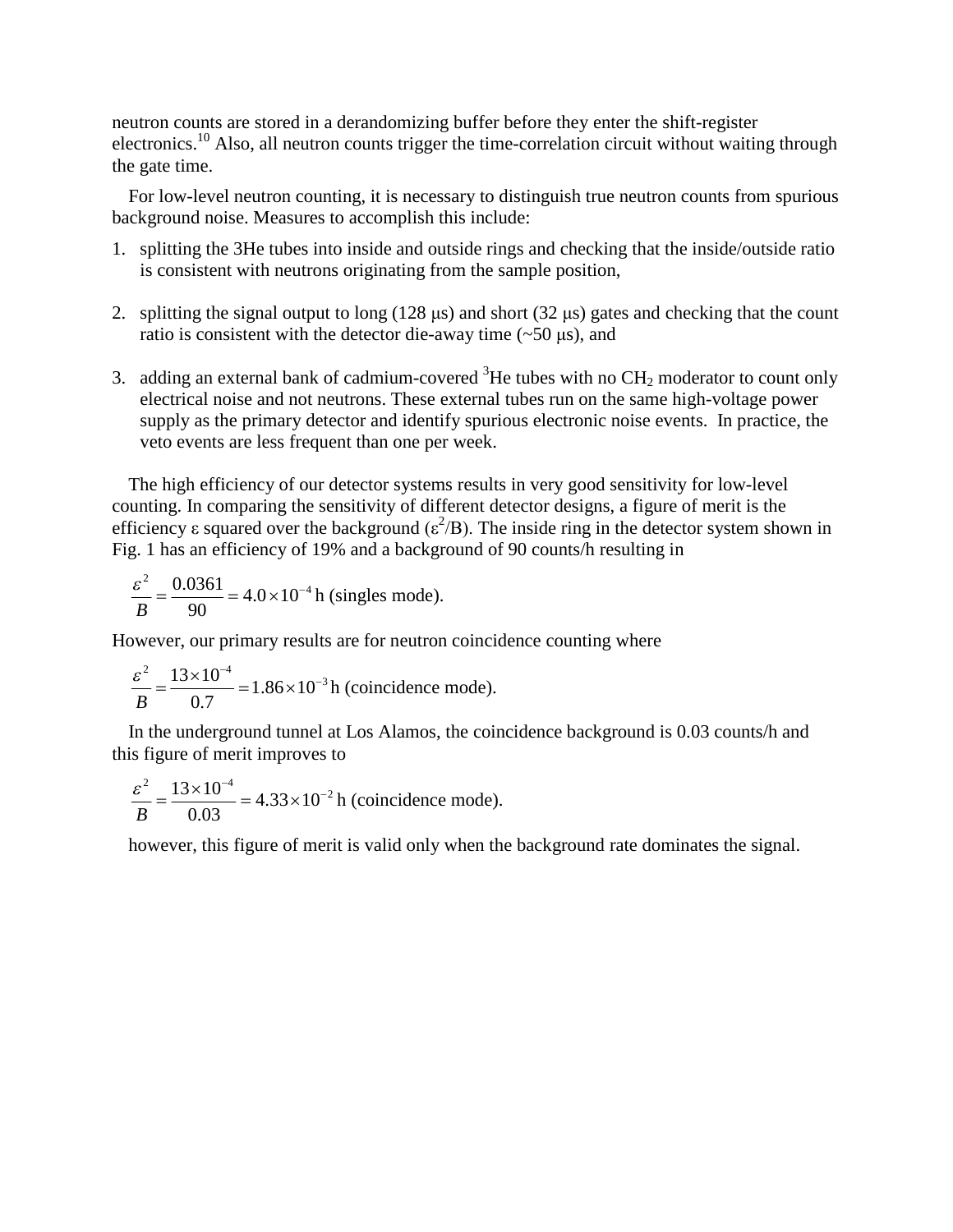

**Fig. 1. Schematic diagram of detector system 5 showing the sample, <sup>3</sup>He tubes, and the signal processing equipment including the amplifiers (A), shift registers (SR), total scaler (T). and coincidence scaler (R). The veto tubes are used to monitor possible electrical noise.**

The coincidence-neutron background decreases by a factor of 70 in going from the ground surface level to our underground laboratory.<sup>1</sup> The background rate drops by a factor of  $2 \times 10^3$  in the Los Alamos tunnel and by a factor of  $10<sup>5</sup>$  in the Leadville mine tunnel 1750 ft below the surface (see paper by S. E. Jones, et al., at this meeting).

# **B. Sample Characteristics and Preparation**

To obtain the reproducible results reported in this paper, we made several improvements in our sample preparation, including:

- large sample cells (1000 ml),
- portable, dual gas cells for adding  $D_2$  to the Ti in the detector,
- larger Ti samples (~300 g), and
- clean sample preparation and gas loading.

The sample-material summary in Table I also gives the total quantity of gas absorbed by each sample until counting was terminated. The alloys are Ti (6% Al, 6%V, and 2% Sn); Ti (6% Al and 4% V); and Ti (10% V, 2% Fe, and 3% Al). For sample DD-8, the commercially pure Ti was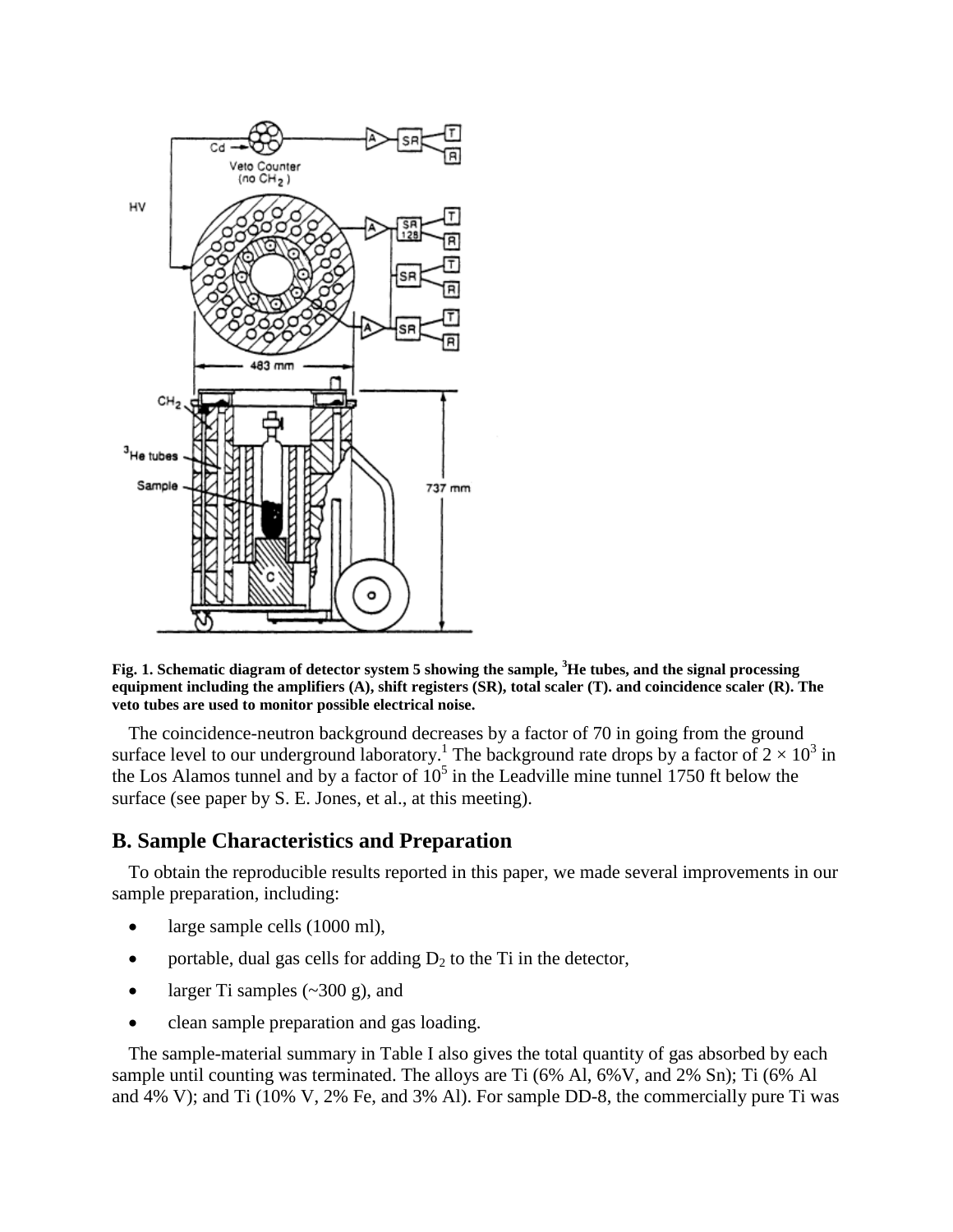punched from a 3-mm-thick plate, exposing fresh surfaces on the edges.

Motivation for the following procedure comes from five similar samples run in spring 1989, three of which emitted 2-4 bursts of neutrons with multiplicities greater than 20 or  $30<sup>1</sup>$ 

- 1. Lathe turnings from bars of annealed Ti alloys are cut 0.5 mm thick and 1.5 mm wide. The machining is usually done dry. The work hardened turnings are broken into smaller pieces so they can pass through 1-cm-diam opening in the pressure cylinder.
- 2. Chips are degreased in the sample cylinder with at least three flushes each of reagent grade methylene chloride, methanol, and water. The sample cylinder is agitated by hand for about 5 minutes for each wash. Any hydride powder from the previous experiment is washed out in this step.
- 3. Connections to the sample cell are either welded or made with high-pressure fittings. The system should be leak-free because the sample pumps itself to a vacuum some time after the  $D<sub>2</sub>$  gas is introduced. A pressure transducer was used with every sample so that we could measure the gas absorption properties of the titanium. We were able to establish reproducible gas behavior.
- 4. The water is pumped off, at temperatures up to  $120^{\circ}$ C, with clean (oil free) sorption pumps. Heating is done with heat tape on the sample cylinder, the temperature is taken on the outside of the cylinders.
- 5. Cleaning is completed by purging with purified  $D_2$  or  $H_2$  at temperatures between 120°C and 220 $^{\circ}$ C. The gas is cleaned with a molecular sieve trap at 75 K. All the connection plumbing from the trap to the sample is heated to 70°C so that water vapor is transported out of the system. Purging pressure has varied from 40 to 600 psi and the gas was exhausted to atmosphere back through the trap or into the sorption pumps. The purging cleans the multitude of small cracks that are not accessible by pumping.
- 6. The temperature is usually increased slowly while purging proceeds, with the objective of reaching at least 160°C and about six purge cycles before deuteriding begins. Samples later than DH-14 have been cleaned in helium to reduce the risk of accidental massive deuteriding during the purging. The effect of helium purging on reproducible neutron emissions has not yet been evaluated.
- 7. Signs of deuteriding sometime show during the hot-purging and cooling process. Starting with sample DD-9, the sample was not allowed to absorb the  $D_2$  during purging, and a  $D_2$ gas-reserve tank was included for the convenience of adding a measured quantity of  $D_2$  to the sample at each LN cycle. Two valves are used between the sample cylinder and the reserve tank with the transducer intermediate so that sample or reserve tank pressure can be monitored. The reserve tank is filled with 30 L (STP) of purified deuterium before the assembly is transported to the counting area.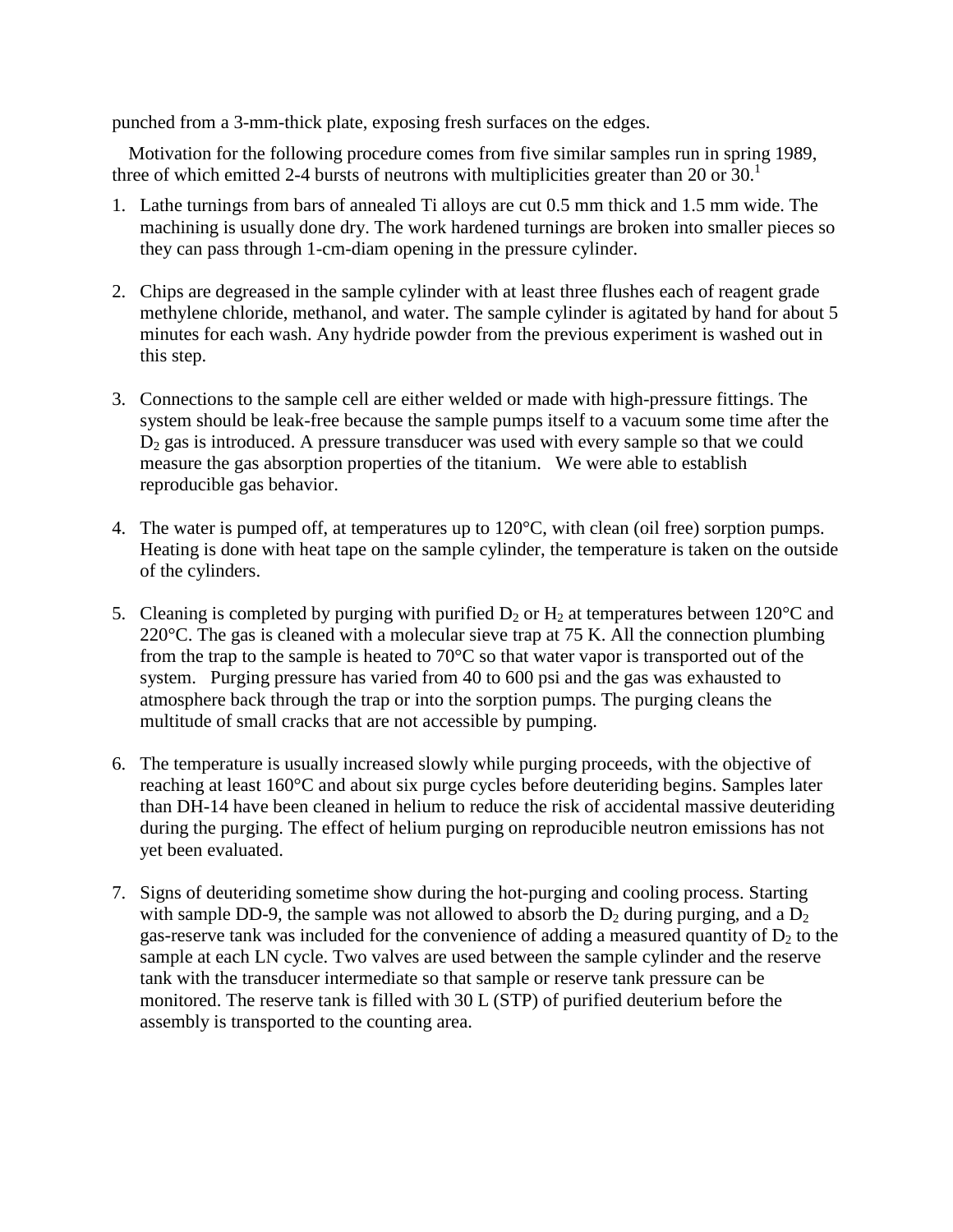|           |     | Table I. Sample Material Specifications                                                     |                       |
|-----------|-----|---------------------------------------------------------------------------------------------|-----------------------|
|           |     |                                                                                             |                       |
|           |     |                                                                                             |                       |
|           | Ti  |                                                                                             |                       |
|           |     | Sample Mass (g) Material Composition                                                        | Gas absorbed in STD L |
| $DD-6$    | 200 | Ti sponge                                                                                   | 49 L $D_2$            |
| $DD-7$    | 320 | 64% Ti $(6,6,2)$ and Ti $(6,4)$ chips                                                       | $51$ L D <sub>2</sub> |
| $DD-8$    | 210 | commercially pure Ti punches and twisted rods                                               | 6.9 L $D_2$           |
| $DD-9$    | 280 | 58% Ti (6,6,2) and Ti (6,4) chips                                                           | 110 L $D_2$           |
| DD-10 310 |     | 28% Ti $(6,6,2)$ and Ti $(6,4)$ chips                                                       | 124 L $D_2$           |
| $DD-11$   | 260 | commercially pure Ti chips                                                                  | 58 L $D_2$            |
| $DD-12$   | 300 | 57% Ti (6,6,2); 31% Ti (6,4), and 12% Ti (10,2,3) 54 L D <sub>2</sub>                       |                       |
| $DH-13$   | 300 | 57% Ti (6,6,2); 31% Ti (6,4), and 12% Ti (10,2,3)   18 L H <sub>2</sub> 90 L D <sub>2</sub> |                       |
| DH-14 300 |     | 57% Ti (6,6,2); 31% Ti (6,4), and 12" o Ti (10,2,3) 15 L H <sub>2</sub> 90 L D <sub>2</sub> |                       |

# **ΙII.RESULTS**

Most of the neutron-emission results in our recent samples are different from those reported in Ref. 1 in that we have fewer large bursts during the warmup from liquid nitrogen temperature, but we have more small neutron bursts with low multiplicities (2-10 n).

Our normal procedure for the measurements was to cool the sample cell in liquid nitrogen (LN). We then loaded the sample cell with  $10-200$  psi of  $D_2$  gas from the reserve tank. No gas absorption takes place at the LN temperature (-198°C); however, during the warmup of the cell in the neutron detector, the Ti slowly starts to absorb the deuterium at about -100°C. Normally all of the gas is absorbed by the time the cell reaches room temperature  $(-22^{\circ}C)$ . This procedure was repeated, usually daily, until the  $1.4$  moles in the  $D_2$  gas-reserve tank was absorbed by the sample. The reserve tank was refilled one to four times for samples 9-14 in Table II.

In a few cases, excess singles-mode neutron emission was measured early in the absorption process; however, our detector systems are much more sensitive to time-correlated (coincident) neutron emission because of the lower backgrounds. All of the results reported in this paper correspond to coincidence neutron (burst) counting.

#### **A. Sample Cell DD-6**

The coincidence counting results for sample DD-6 are shown in Fig. 2; each data time interval corresponds to the average coincidence rate for about 24 h of data collection. In most cases an LN cycle was performed at the start of the counting period. The same procedure was used for the control sample that consisted of the same size steel cylinder filled with 300 g of Ti chips in 1 atm of air. In previous experiments,<sup>1</sup> H2 control samples had been used, and the results showed no excess neutron emission compared with the steel-plus-air control cylinder background.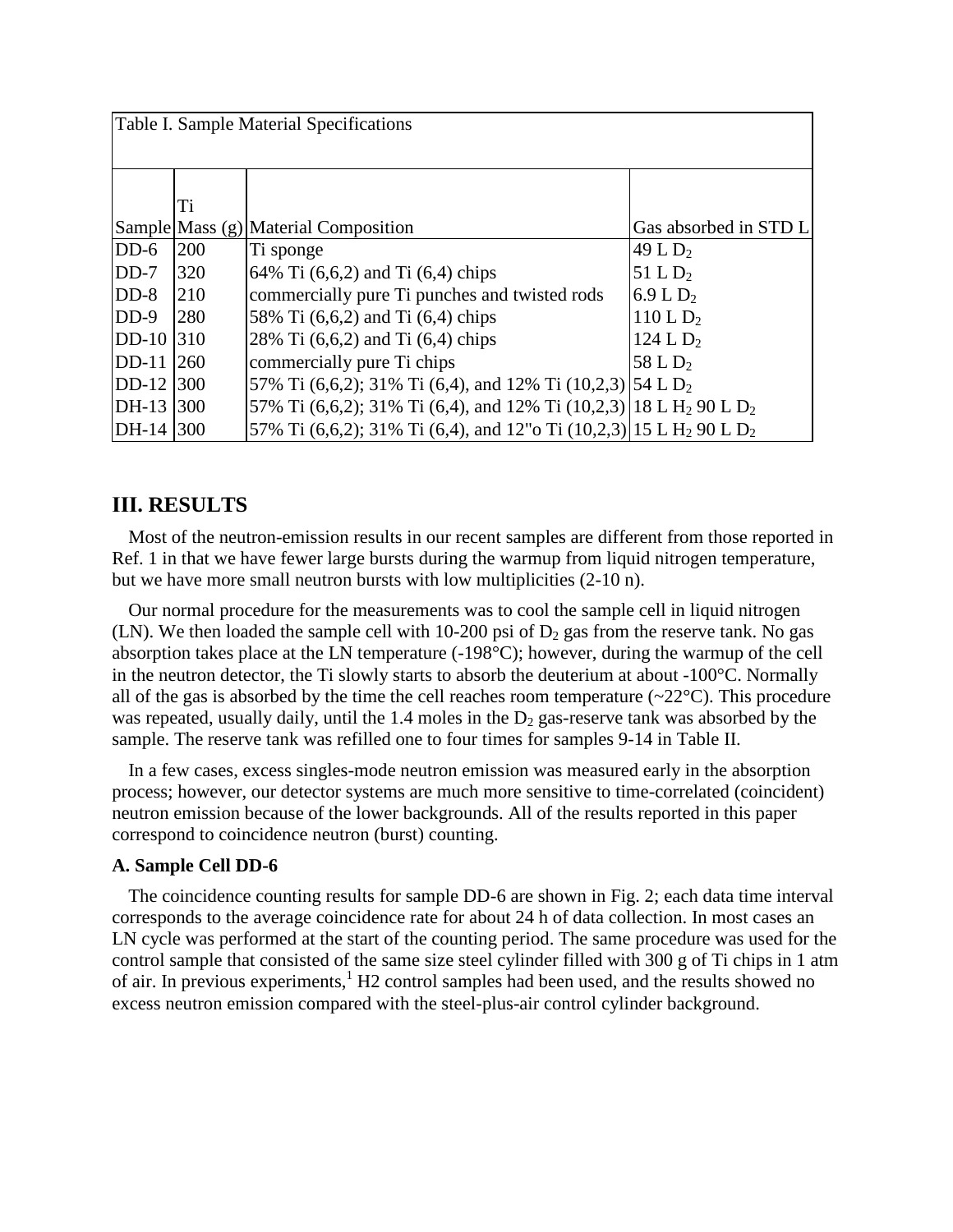| Coincidence Rate Significance Level for Samples in System 4<br>Table II. |             |                                   |             |                 |  |
|--------------------------------------------------------------------------|-------------|-----------------------------------|-------------|-----------------|--|
|                                                                          |             |                                   |             |                 |  |
|                                                                          |             |                                   |             |                 |  |
|                                                                          |             | STD Significance Level $(\sigma)$ |             |                 |  |
|                                                                          | Measurement | Av. Of                            | 1st4d       | Single          |  |
| Sample                                                                   | Days        | All Days                          | After $D_2$ | <b>High Day</b> |  |
|                                                                          |             |                                   |             |                 |  |
| $DD-6$                                                                   | 7           | 4.7                               | 3.0         | 3.4             |  |
| $DD-7$                                                                   | 11          | 7.4                               | 4.9         | 5.5             |  |
| $DD-8$                                                                   | 19          | 4.5                               | 4.0         | 3.6             |  |
| Ti Control-1                                                             | 29          | $\Omega$                          | 1.5         | 2.0             |  |
| $DD-9$                                                                   | 39          | 5.4                               | 3.3         | 9.0             |  |
| $DD-10$                                                                  | 8           | 0.6                               | 2.1         | 2.6             |  |
| $DD-11$                                                                  | 15          | 2.0                               | 2.6         | 3.3             |  |
| $DD-12$                                                                  | 3           | 0                                 | $\theta$    | 3.4             |  |
| DH-13                                                                    | 12          | 2.8                               | 1.8         | 5.0             |  |
| DH-14                                                                    | 12          | 4.2                               | 3.0         | 8.0             |  |
| Ti Control-2                                                             | 26          | 0                                 | 1.4         | 2.0             |  |
|                                                                          |             |                                   |             |                 |  |

Sample DD-6 was counted in two independent detector systems during the experiment that lasted several weeks. Detector system 5 is shown in Fig. 1, and detector-system 4 is a 16-tube  $(3$ He) inside ring and an 8-tube outside ring as described in Ref. 2. The absolute efficiency for the inside of system 4 is 31% for 2.3-MeV neutrons  $(^{252}Cf)$ .

The significance level of the excess coincidence neutron emission from sample DD-6 was 4.7  $\sigma$  in system 4 and 5.0  $\sigma$  in system 5 taking into account all of the data runs. Also, the data were evaluated using only the first four days after the initial gas fill and, alternatively, the single high-counting day. All of the data evaluation results for system 4 are presented in Table II and Fig. 3. The comparison of the results from detector system 4 and system 5 is shown in Fig. 4.

Figure 5 shows a summary of the coincidence background measurements with the control sample in the detector (system 4) during the 5-month period covering most of the experiments. Each data interval in Fig. 5 corresponds to the average rate for approximately 24 h of counting. The average coincidence background from cosmic-ray-induced spallation neutrons increased from 2.62 to 2.91 counts per hour when the gas-reserve tank was included in the detector for samples DD-9 through DD-14.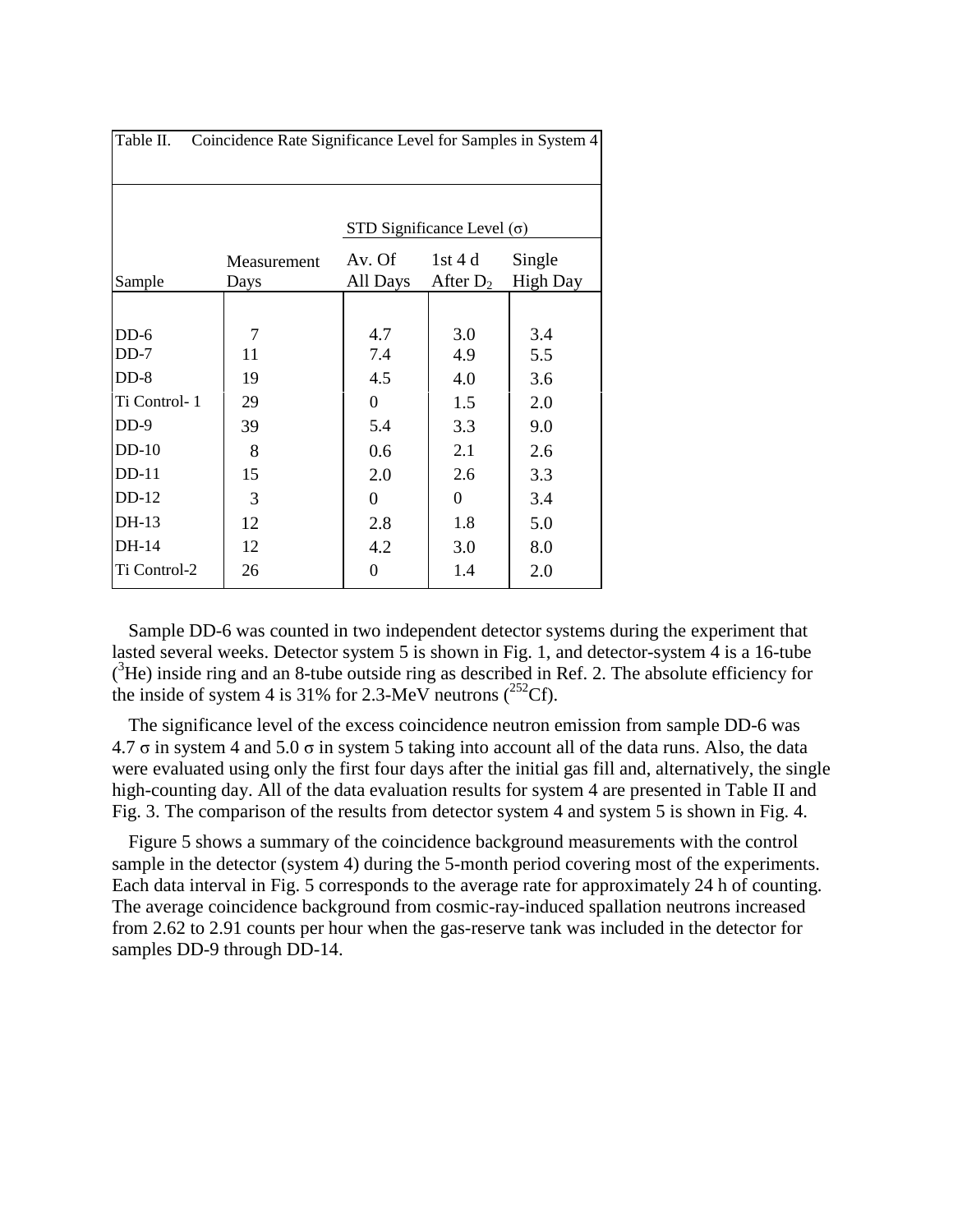

**Fig. 2. Coincidence neutron counting results for sample DD-6 where the average neutron counting rate is given in data intervals of typically 24 h. The top data (a) correspond to detector system 4 and the bottom data (b) correspond to detector system 5.**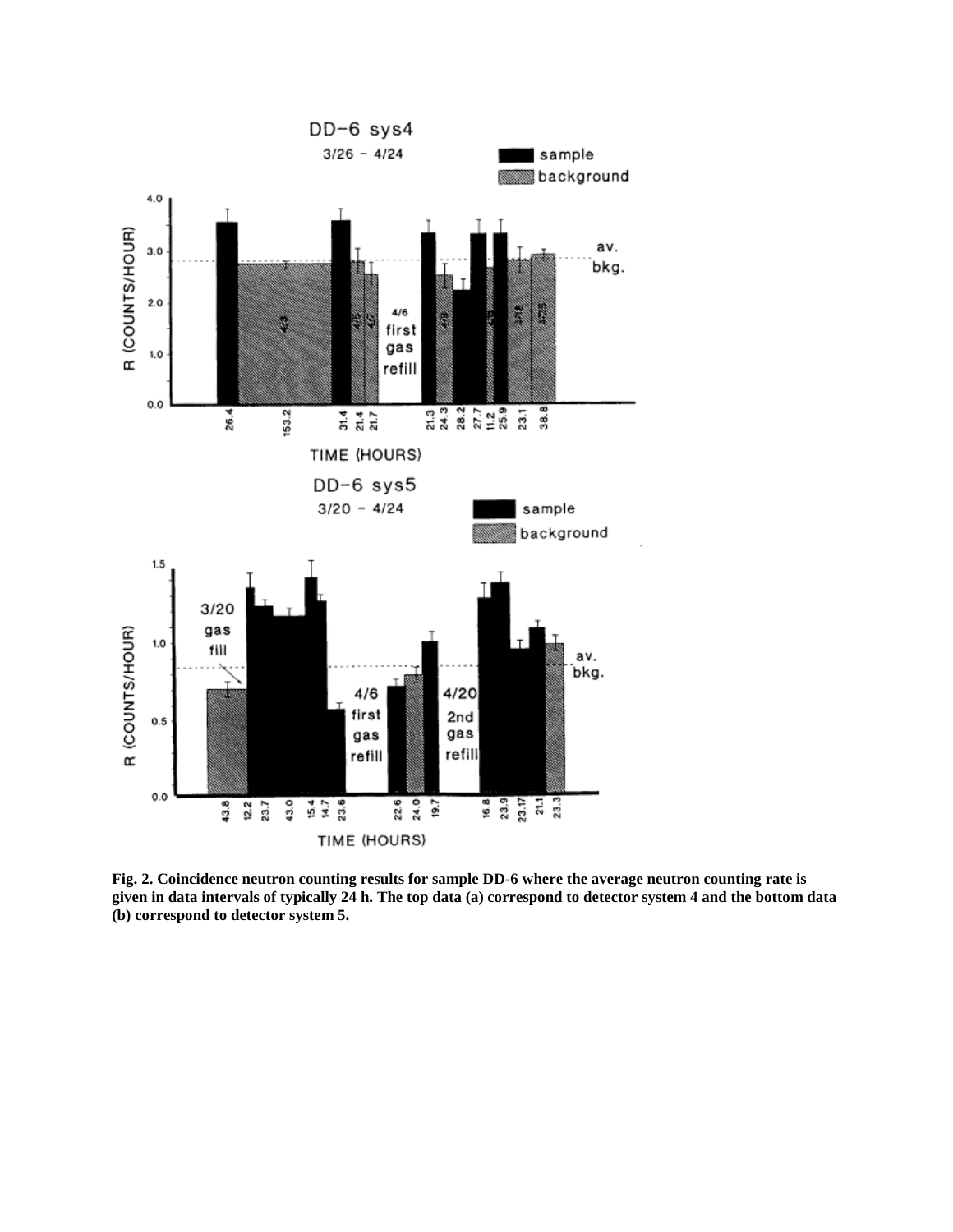

**Fig. 3. The significance level in standard deviations for the excess neutron emission from the sample set DD-6 through DH-14. The results are presented for all of the data runs, the first four days after the first D<sup>2</sup> -gas fill, and the single high day. The first background level corresponds to the sample cell without a reserve-gas cell and the second background is for the cell plus the reserve-gas cell.**

#### **B. Sample Cell DD-7**

The coincidence counting results for sample DD-7 are shown in Fig. *6* where the top data correspond to detector system 4 and the bottom data correspond to system 5. The same LN cycle and counting procedure was used for samples DD-7 and DD-6.

When all of the data runs for sample DD-7 are combined, the significance level for the excess neutron emission for system 4 was 7.4  $\sigma$  and 8.0  $\sigma$  for system 5. The significance levels, taking the single high-day data for the first four days after the gas fills, are shown in Fig. 3 for system 4.

#### **C. Sample Cell DD-9**

The coincidence counting results for sample DD-9 are shown in Fig. 7. The same general procedure of LN cycles used for the other samples was used for DD-9. The total counting time including background runs and sample DD-8 was  $\sim$ 70 d and there were five D<sub>2</sub>-gas refills in the reserve tank as shown in Fig. 7. The total amount of  $D_2$  gas absorbed was ~110 L.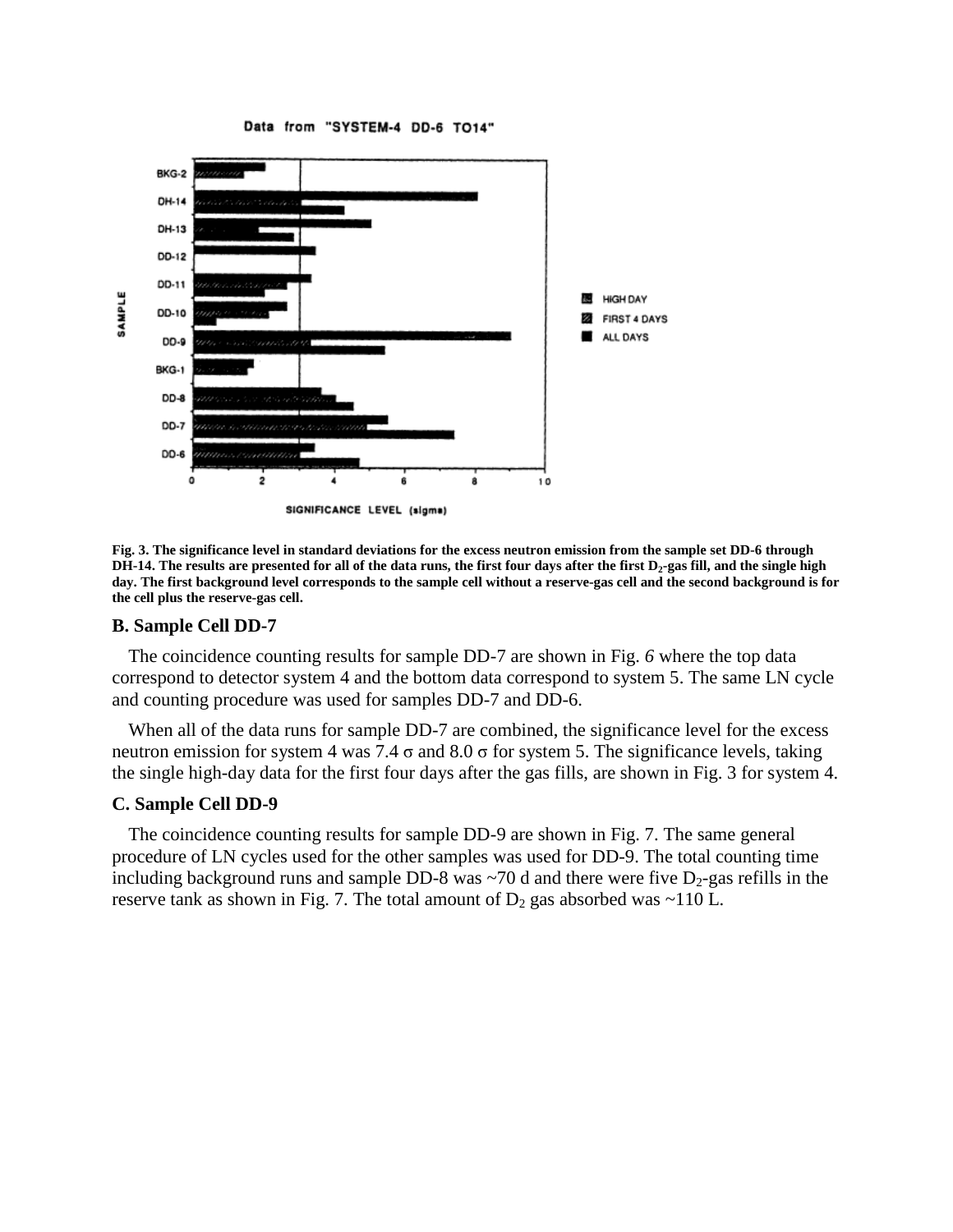ALL RUNS SYS-5 VS. SYS-4





When all of the data runs were combined, the significance level was  $5.4 \sigma$  in system 4. Figure 3 shows the significance levels for the other data time cuts and Fig. 4 shows the comparison between systems 4 and 5. The significance level is higher in system 4 than in system 5 because most of the data for sample DD-9 were taken on system 4.

## **IV. DISCUSSION**

While these samples did not produce striking numbers of neutrons or large bursts, some measure of reproducibility was attained. It is possible to repeat the sample preparation and achieve the same gas absorption characteristics. Even though the preparation and  $D<sub>2</sub>$  gas absorption methods evolved during this series, apparently most of the samples emitted excess neutrons. In contrast, a few very early samples from Ref. 1 contained unique materials, unknown surface contamination, and unknown bottle gas purity but gave some large bursts on successive LN cycles.<sup>1</sup> Such dramatic results are not easily reproduced.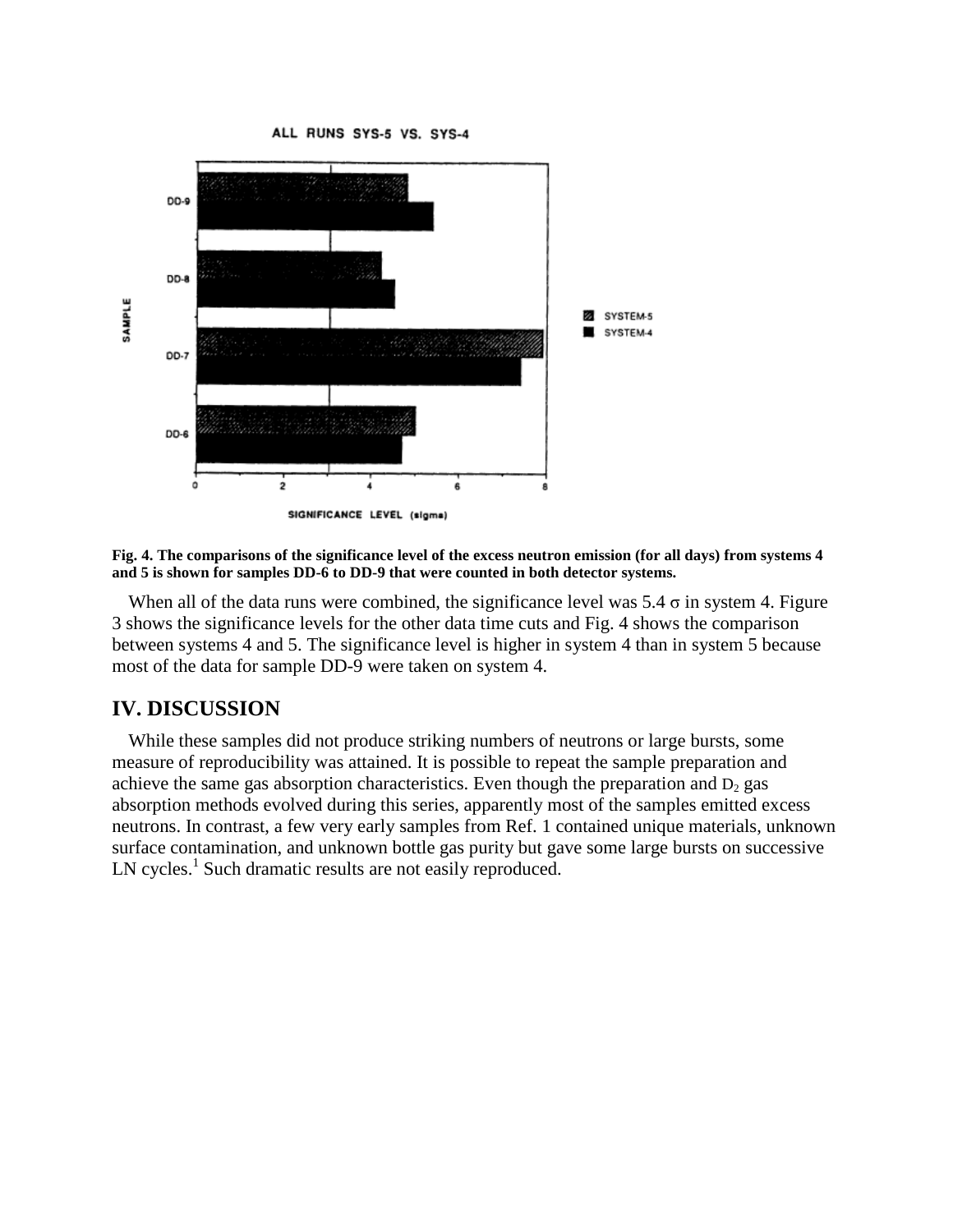

#### **Fig. 5. Neutron coincidence background rate for the control sample without the reserve gas cylinder in detector system 4 where each data interval corresponds to the average rate for -24 h of counting.**

The clean gas and sample preparation limits reoxidation of surfaces that have lost their protective oxide layer by thermal cracking. In this way the sample can absorb  $D_2$  at temperatures from -100°C to room temperature during successive LN cycles until the sample is saturated. The gas uptake behavior suggests the absorption occurs in local regions of the chips rather than uniformly throughout the sample, an effect explained by the heat of reaction concentrating the absorption in one area until near saturation. At the conclusion of each experiment, the chips are all brittle and, without exception, a dull grey color. A small amount of powder will have formed.

We suspect that chips driven to gas saturation do not emit neutrons because neutron emission is normally absent after massive deuteriding. In those instances where neutron emission persists, perhaps the chips peripheral to the hot region have undergone a full spectrum of temperature changes and variable absorption. Our procedure allows a large fraction of the chip population to experience partial hydriding.

Gas absorption always increases after the first cycle from 75 K to room temperature, and the  $D<sub>2</sub>$  quantity is limited to avoid excess temperature rise. With the reserve tank, the gas quantity per cycle becomes a controllable parameter and will be explored more in the next stage of experiments.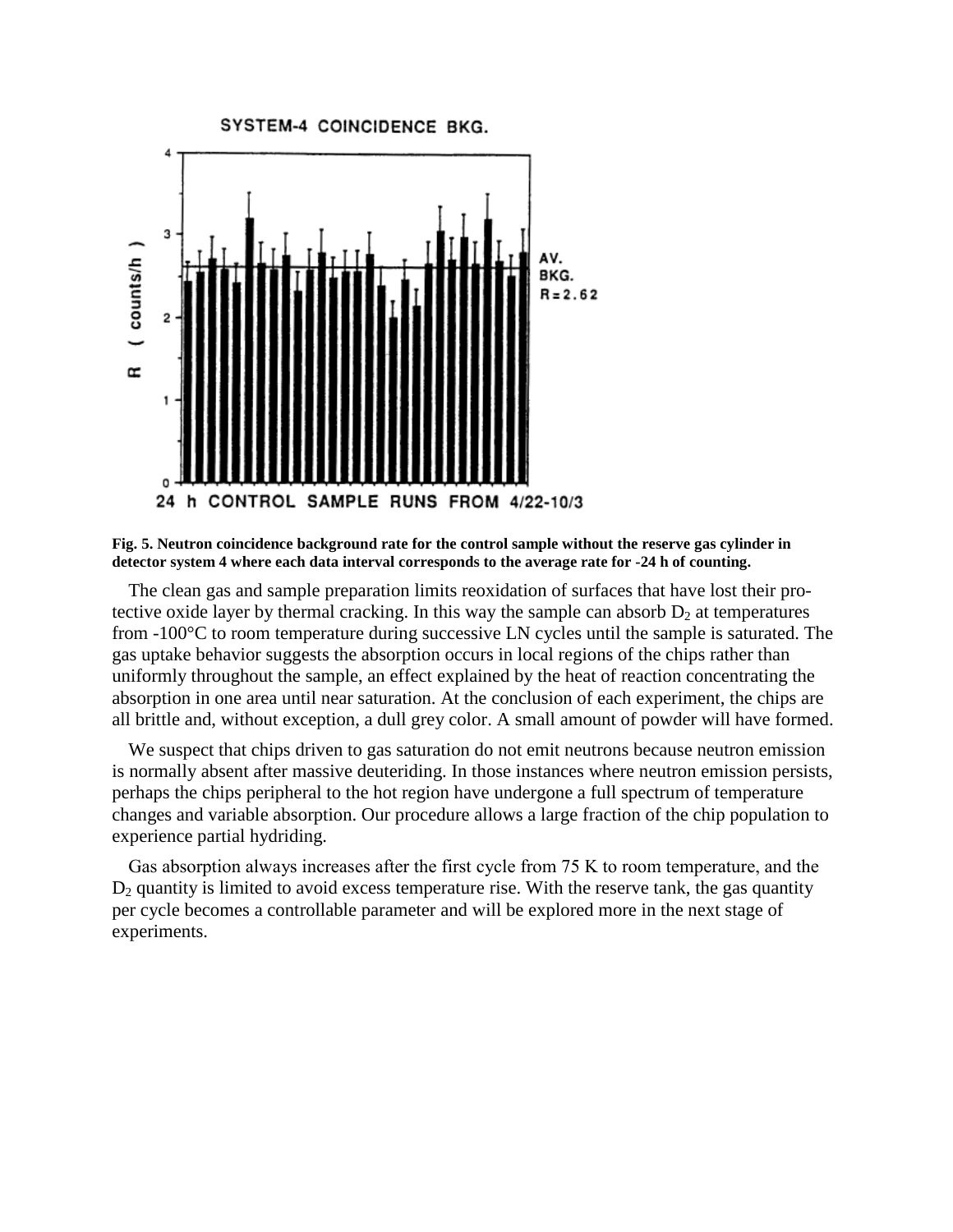

**Fig. 6. Coincidence neutron counting results for sample DD-7 where the aver· age neutron counting rate is given in data intervals of typically 24 h. The top data (a) correspond to detector system 4 and the bottom data (b) correspond to detector system 5.**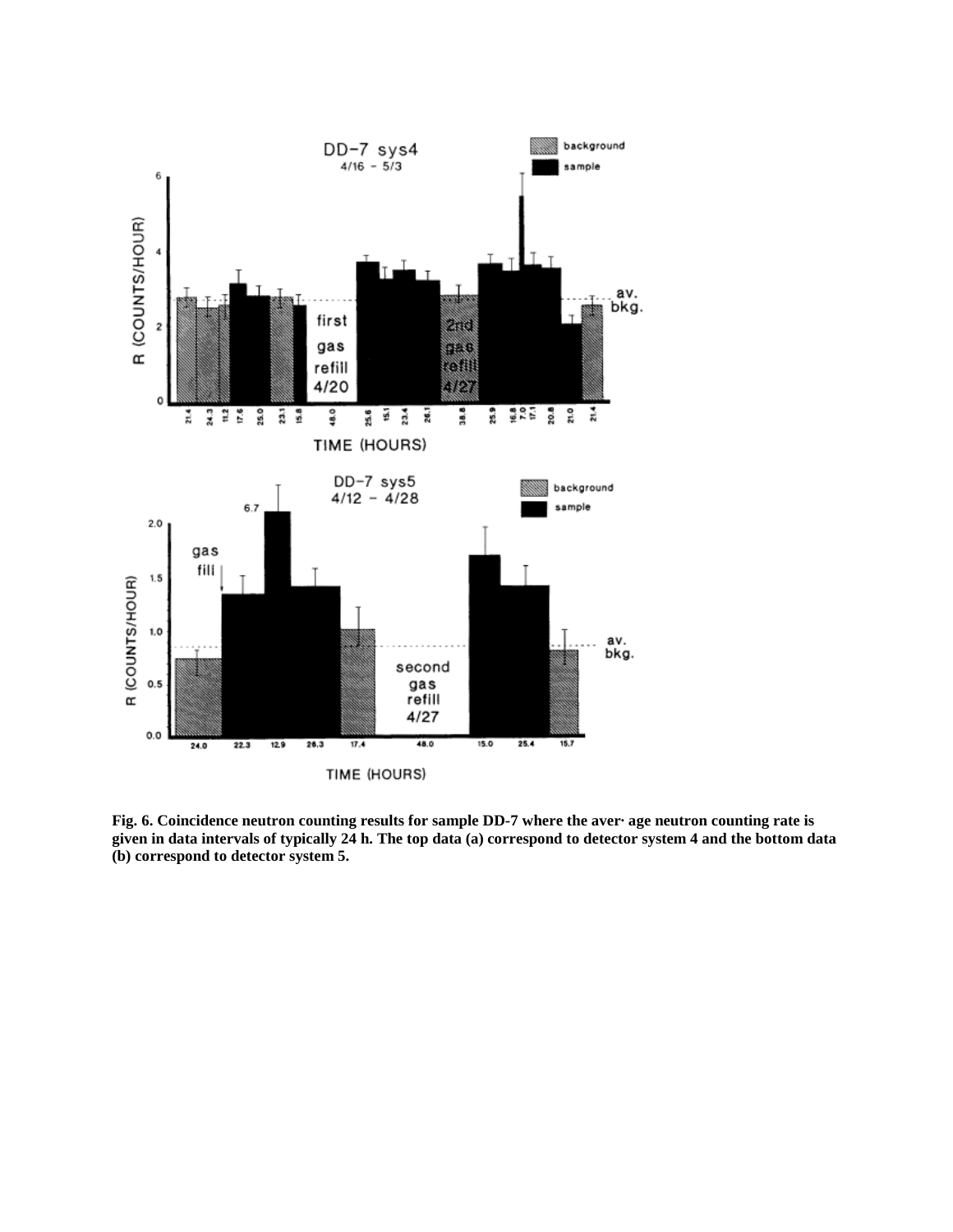

**Fig. 7. Coincidence neutron counting results for sample DD-9 in system 4 where the neutron counting rates are averaged over data intervals of typically 24 h. Also shown are the counting results from sample DD-8 and the dummy sample during the same time period.**

## **V. SUMMARY**

The majority of the coincidence counts giving the results shown in Figs. 2 through 7 have small multiplicities resulting in small values of  $R$  (1 to 3 counts). The 4.5  $\mu$ s predelay in the timecorrelation electronics effectively eliminates electronic noise for the repetitive small coincidence events. For example, to give  $R = 1$ , the electronic noise oscillation would have to have an initial trigger followed by oscillations with one and only one oscillation above the threshold after 4.5 μs. Experimental tests have verified that electrical noise sources do not give repetitive small values of *R*.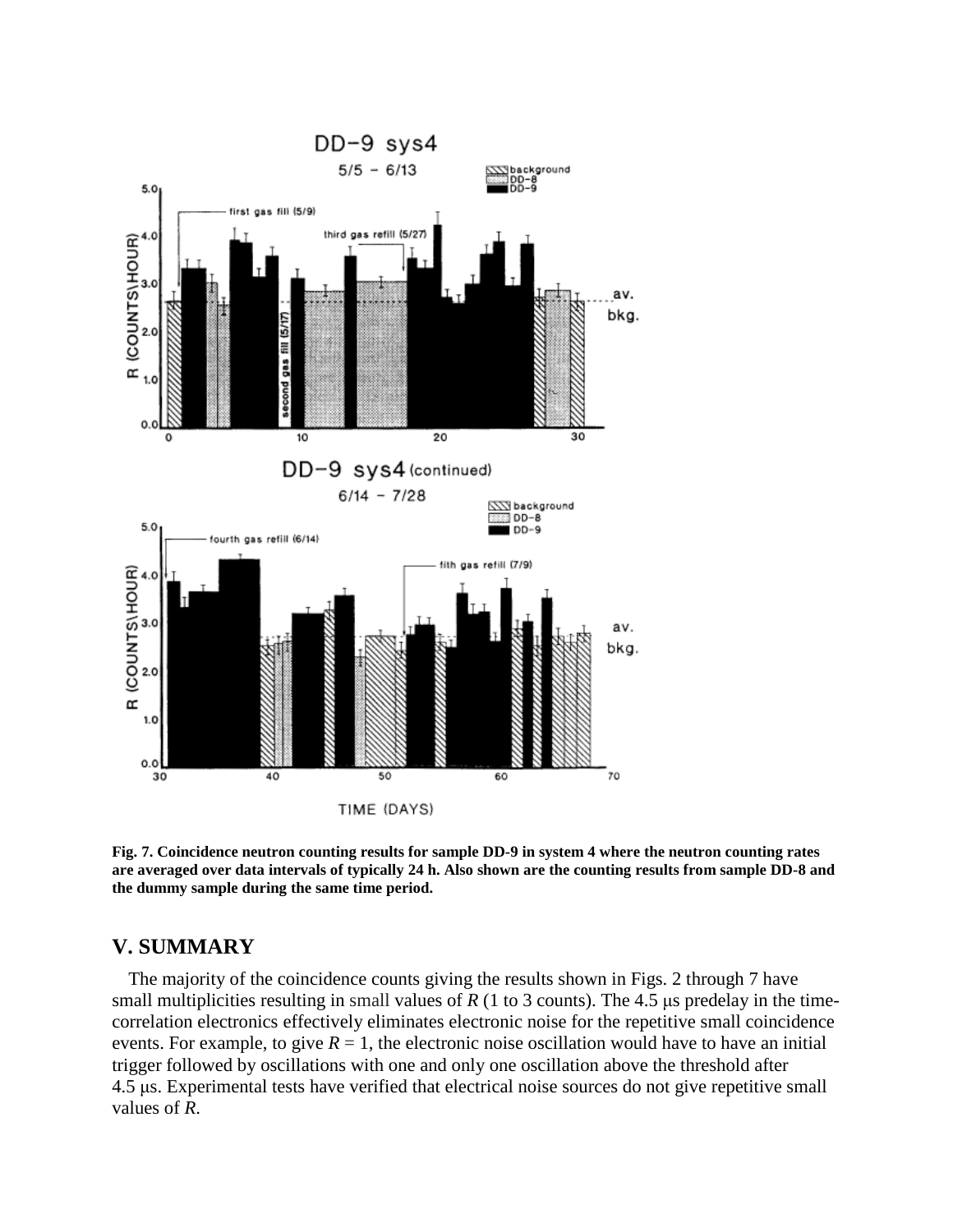The clean Ti sample and gas preparation resulted in rapid (a few minutes)  $D_2$  gas absorption at room temperature. The high level of deuteriding the Ti chips seemed to be related to the small multiplicities in the neutron emissions. Also, there was not the strong correlation between the neutron emission and the -30°C temperature transition during warmup from LN using these procedures that we have previously observed.<sup>1</sup> Most of the samples listed in Table I gave excess neutron emission at the 3 to 9  $\sigma$  significance level. Samples DD-10 and DD-12 did not yield significant excess neutron emission. The uncertainty in the background was included in the analysis.

The neutron emission is not likely originating from other reactions in the deuterium, such as photodisintegration, because the emission persists in the low-background underground locations, and also the deuterium inventory increases as the experiment progresses because of the multiple gas refills; however, the neutron-emission rate decreases. At the end of the experiment, the deuterium inventory is at a maximum and the neutron-emission rate has usually returned to the background level.

Recently, we measured additional Ti samples in pressurized  $D<sub>2</sub>$  gas in an underground tunnel at Los Alamos. We have seen large burst events (100-900 n) in this shielded location with a correlation to the temperature warmup from the LN cycles. Also, large burst events have given the expected ratios of counts in the inner and outer tube segments of detector systems 4 and 5. The evaluation of this data is in progress, and the results will be reported in the future.